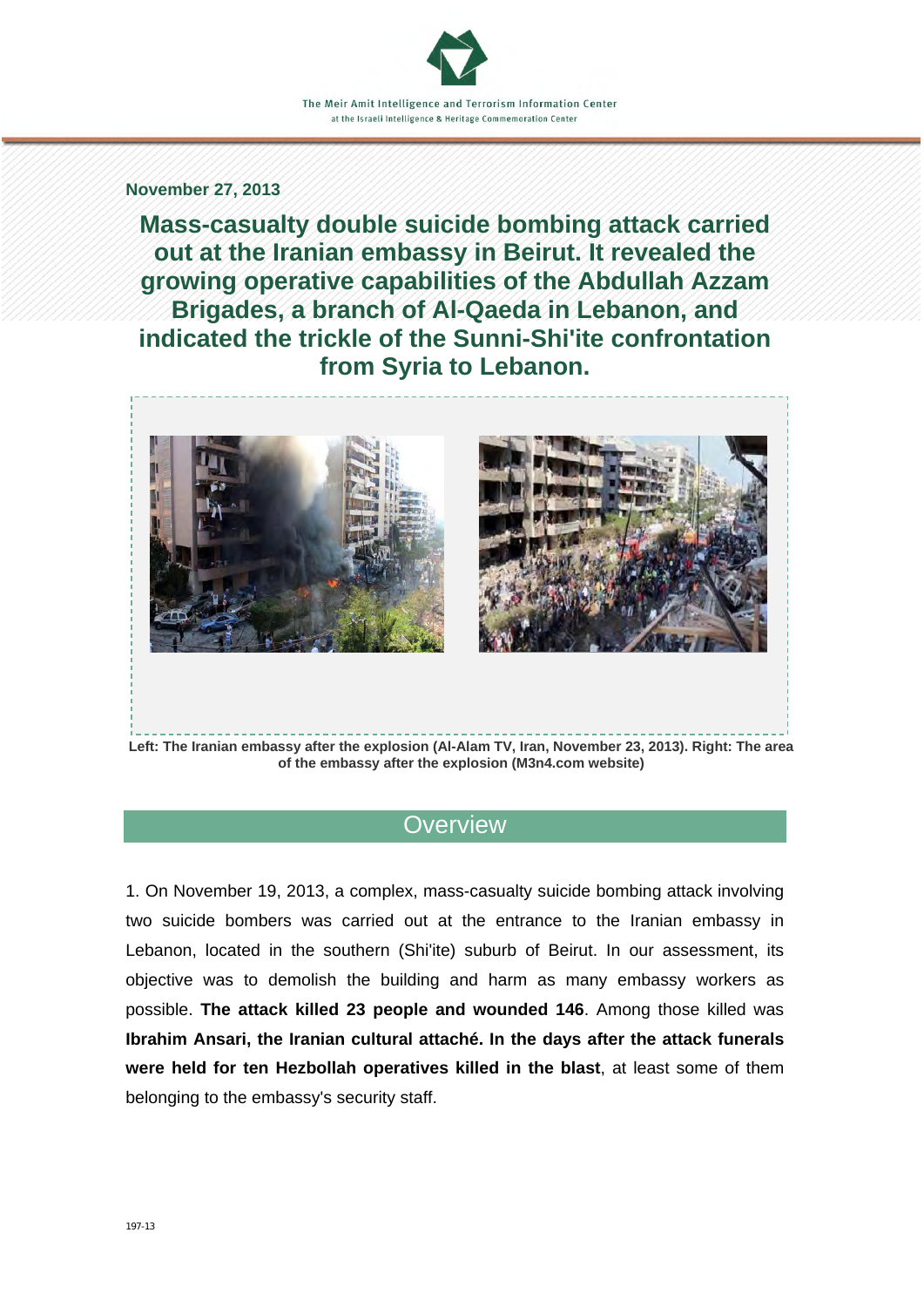2. The **Abdullah Azzam Brigades**, a terrorist organization affiliated with Al-Qaeda and the global jihad, claimed responsibility for the attack. The Abdullah Azzam Brigades operate in Lebanon and other Middle Eastern arenas. **The organization, whose Lebanese stronghold is the Eyn al-Hilweh refugee camp in south Lebanon, claimed responsibility for rocket fire into Israel's Western Galilee (October 22, 2013), which was meant to challenge Hezbollah**. 1

3. The attack was carried out as the Syrian regime and its supporters (Iran, Hezbollah) were organizing a campaign to cleanse the region of the Qalamoun Mountains, a strategic mountain range northeast of Damascus. In Lebanon the attack on the Iranian embassy was regarded as an attempt to deflect Syrian-Iranian-Hezbollah pressure from the rebel strongholds in Syria by sending the message **that global jihad networks affiliated with Al-Qaeda could strike Syria and its supporters in the Lebanese back yard**.

4. **The attack on the embassy was the most conspicuous "success"** in a series of attacks carried out in recent months by extremist Sunni organizations, among them the Abdullah Azzam Brigades, to challenge Iran and Hezbollah. In our assessment **the attack was a significant blow to Hezbollah and Iran's security and image**. **Using suicide bombers to drive car and motorcycle bombs is a modus operandi**  characteristic of the Al-Nusra Front, a branch of Al-Qaeda in Syria,<sup>2</sup> which in our **assessment was transferred to Lebanon and turned against Hezbollah and Iran**. The method was used in Lebanon by Hezbollah as early as 1983 (the deadly suicide bombing attacks carried out by Hezbollah with Iranian support that targeted the American embassy and American and French military bases in western Beirut). **Thus, thirty years later the attacks came full circle and Hezbollah, with Iranian backing, which initiated such attacks and used them to make political capital, became targets themselves**.

5. In our assessment, the trickling of the Sunni-Shi'ite conflict from Syria into Lebanon and the increasing intensity of the violence between the rivals **are liable to undermine even more the authority and ability to govern of the shaky Lebanese administration and lead to the growing destabilization of the Lebanese arena**.

-

<sup>&</sup>lt;sup>1</sup> For further information about the Abdullah Azzam Brigades see the August 28, 2013 bulletin "The global jihad-affiliated Abdullah Azzam Brigades claimed responsibility for firing rockets from south Lebanon into the western Galilee on August 22."

<sup>&</sup>lt;sup>2</sup> [For further information see the September 22, 2013 study "The Al-Nusra Front \(Jabhat al-Nusra\) is an Al-](http://www.terrorism-info.org.il/en/article/20573)Qaeda Salafist-jihadi network, prominent in the rebel organizations in Syria."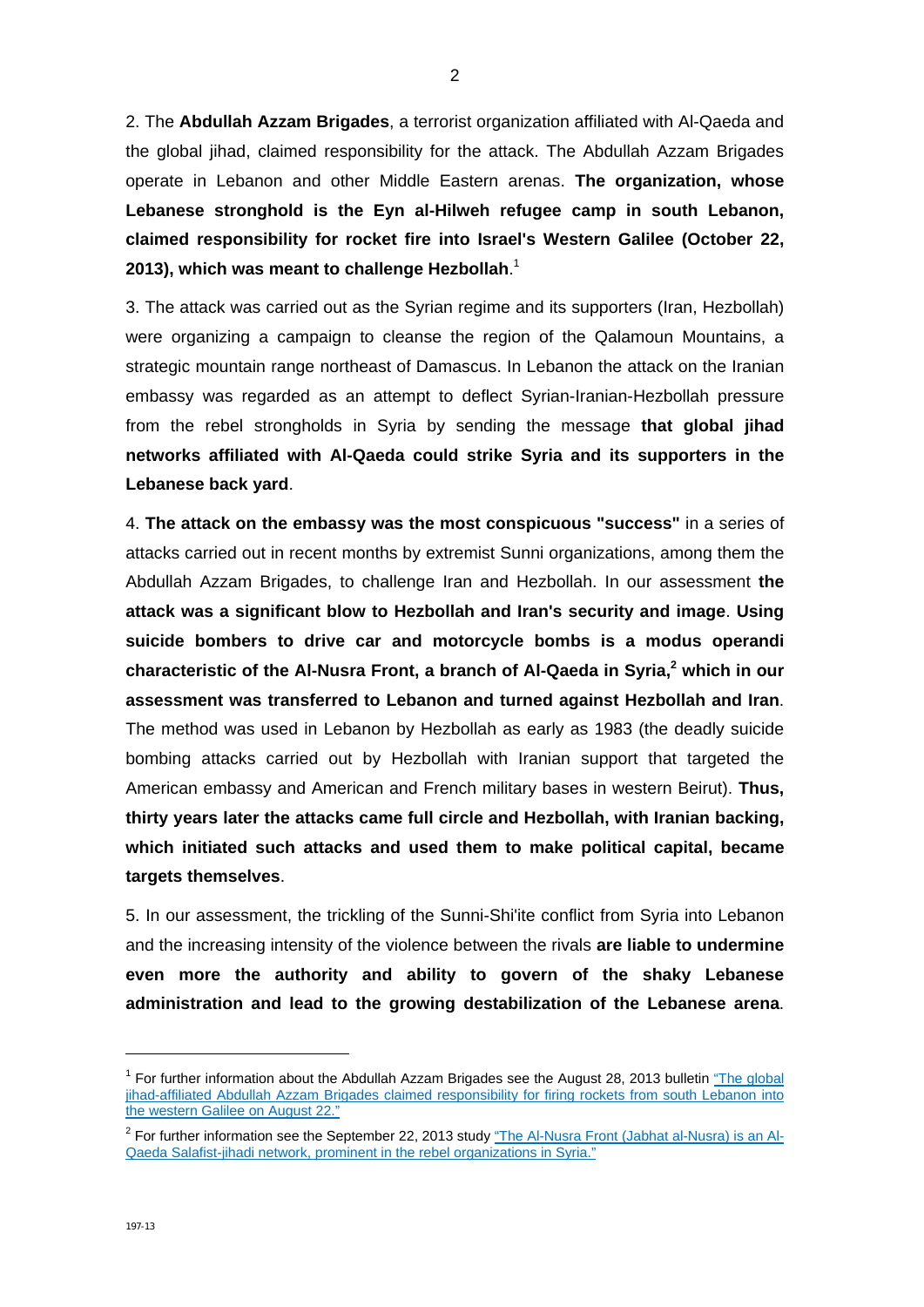The Lebanese security forces lack the operational and internal political capabilities to resist the violent struggles of skilled terrorist organizations supported by part of the Lebanese population and external powers, whether they belong to the global jihad (where they find a safe haven in the Palestinian refugee camps) or to Hezbollah (based within the Shi'ite sect in Lebanon and supported by Iran and Syria).

6. **In conclusion**: The double suicide bombing attack at the Iranian embassy, and the attacks that preceded it, **indicate, in our assessment, the increased operational capabilities of the Abdullah Azzam Brigades and the Salafist Sunni jihadist networks operating in the Lebanese arena**. Those capabilities **are now being turned against Iran and Hezbollah, and may also be turned against Israel** (as was manifested by the rocket fire into the western Galilee). Iran and Hezbollah, which suffered a serious blow to their security and image, **can be expected to take steps against the Abdullah Azzam Brigades with regard to both security** (securing important figures and facilities) and **offense** (retaliation against important figures and facilities affiliated with Al-Qaeda and extremist Sunni networks). **All of the above may lead to a worsening of the Sunni-Shi'ite conflict in Lebanon, and possibly also beyond Lebanese borders, even as the civil war continues to rage in Syria**.

### Initial Description of the Attack

7. On **November 19, 2013**, a double suicide bombing attack was carried out at the entrance to the Iranian embassy in Beirut. The embassy is located in the Bir Hassan neighborhood on the outskirts of the southern Shi'ite suburb of Beirut, Hezbollah's stronghold in Lebanon. According to the Lebanese and Hezbollah media, the attack began when a suicide bomber riding a motorcycle blew himself up near the barrier in front of the embassy. $3$  A few minutes later a black Chevrolet Blazer (4X4) drove up, driven by another suicide bomber. **The car held a large quantity of explosives** (between 50 and 100 kilograms, or between 110 and 220 pounds). Eyewitnesses interviewed by Hezbollah-affiliated Al-Mayadeen TV claimed that the first suicide bomber did not blow himself up but **was shot to death by embassy security guards**.

1

 $3$  According to a different version, the suicide bomber was on foot, but photographs of the remains of the motorcycle support that version.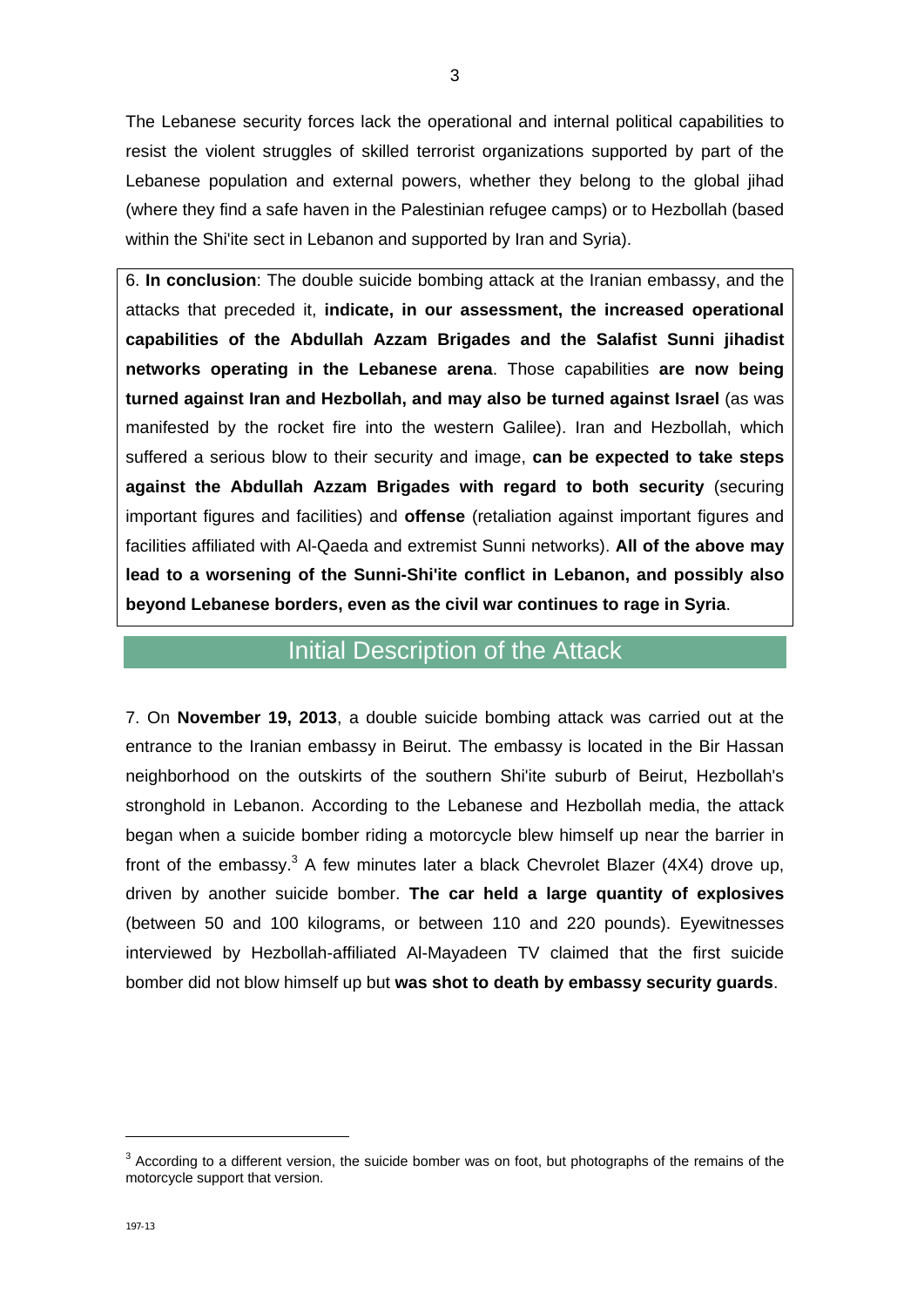

4

**The remains of the motorcycle near the Iranian embassy in Beirut (Al-Safir, Lebanon, November 25, 2013)** 

**The black car bomb photographed by an on-site security camera a number of seconds before it blew up (Al-Alam TV, Iran, November 23, 2013)** 

8. According to the Lebanese newspaper Al-Safir, **the car used in the attack was bought in the village of Britel in the Beqa'a Valley in Lebanon**. The explosives were placed in it in the region of Yabrud, in the Qalamoun Mountains. The car was then driven to Syria via the Sunni village of Arsal, in the northern Beqa'a Valley. According to Lebanese "security sources," the attack was planned and orchestrated in Syria (Al-Safir, Lebanon, November 25, 2013). According to the Hezbollah-affiliated Lebanese daily newspaper Al-Akhbar, Hezbollah head Hassan Nasrallah said that the **attack had been carefully planned and the planners were very familiar with the Iranian embassy**. Its objective had been to destroy the section of the building near the entrance because that was where the office of the Iranian ambassador was located, which had been the target of the attack (Al-Akhbar, November 25, 2013). According to the Lebanese media, the investigation showed that this attack and previous ones in the southern suburb of Beirut **had been planned by Al-Qaeda operatives in Syria, part of transferring the confrontation against Hezbollah in Lebanese territory** (Al-Akhbar, November 20, 2013).

# Casualties of the Attack

9. According to the Lebanese media, **23 people were killed in the attack**, among them **Ibrahim al-Ansari**, the Iranian cultural attaché, and **146 were wounded**. The Lebanese media also reported that al-Ansari was killed while waiting in his car for Ghadanfar Rokon Abadi, the Iranian ambassador to Lebanon (Al-Joumhouria and Al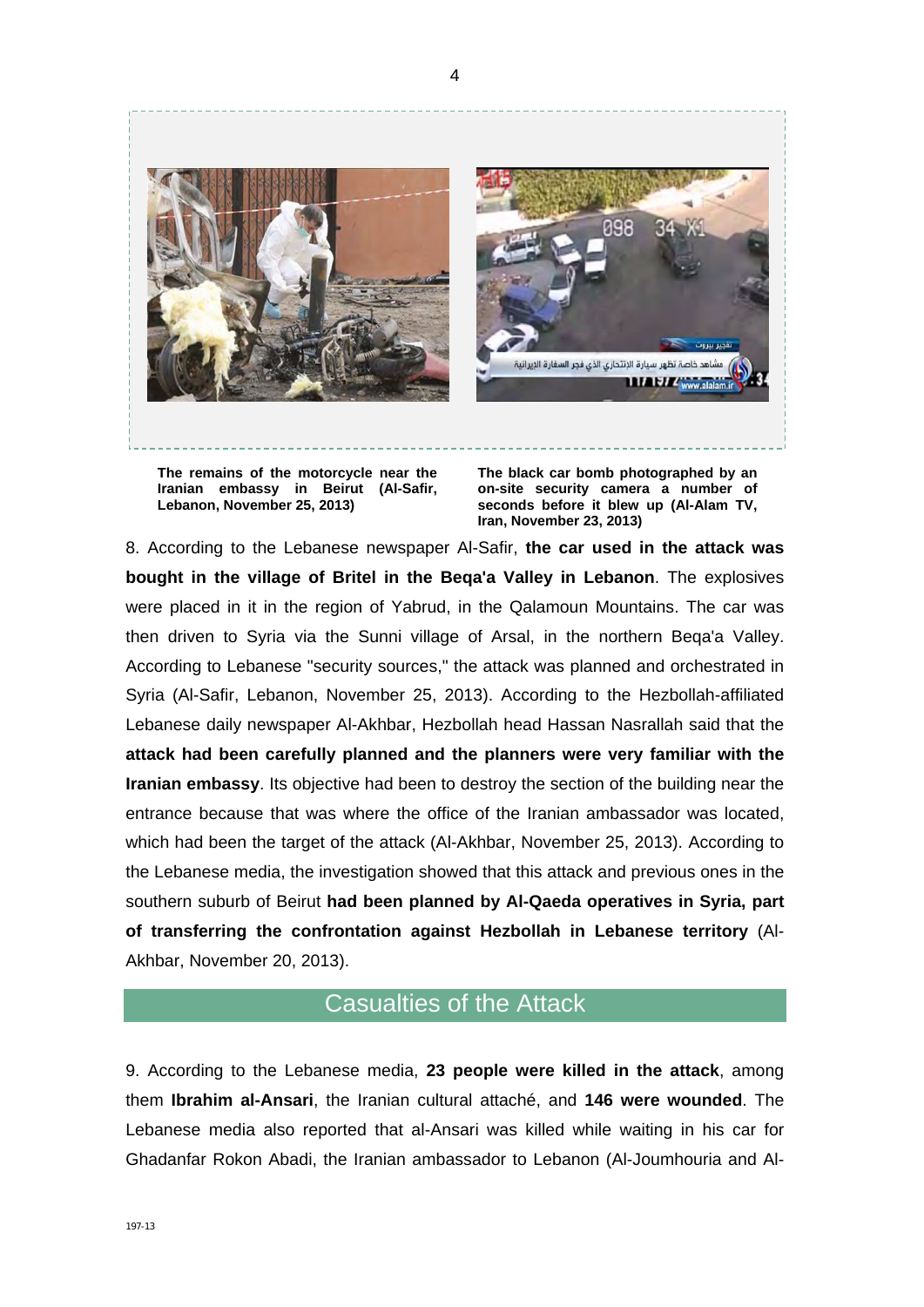Nahar, November 20, 2013). **Hezbollah's media reported the funerals of ten Hezbollah operatives, some of whom at least, were on the embassy's security staff** (See below).



**Pictures from the site of the attack (Left: Al-Arabiya TV. Right: Al-Alam TV, Iran)** 

# The Identity of the Suicide Bombers

10. The Lebanese media published pictures and information about the suicide bombers: both lived in the Sidon region and were supporters of anti-Hezbollah Salafist Sunni Sheikh Ahmed Asir. It was also reported that a branch of the Abdullah Azzam Brigades, which collaborates with Ahmed Asir, is active in the Eyn al-Hilweh refugee camp near Sidon (Al-Nahar, October 23, 2013).

11. Initial information about the two suicide bombers:

A. **Muin Adnan Abu Zaher**, from Sidon, a supporter of the anti-Hezbollah Salafist Sunni Sheik Ahmed al-Asir (Al-Nahar, Lebanon, November 22 and 23, 2013). Three days before the attack he wrote on his Facebook page that he intended to take revenge for the sake of Ahmed al-Asir. According to Al-Arabiya TV, **he had lived in Denmark and from there went to Kuwait to work**, later going to Syria and Lebanon (Al-Arabiya TV, November 23, 2013). On October 31, 2013, he contacted a friend through Facebook, writing that he planned to reach paradise before him (Alkhabarpress website, November 22, 2013). According to an article written by Sa'ad al-Hariri, the leading Sunni leader in Lebanon, the suicide bomber (who is not mentioned by name) was a young Sunni from Sidon whose mother was a Shi'ite. He who fought with "an armed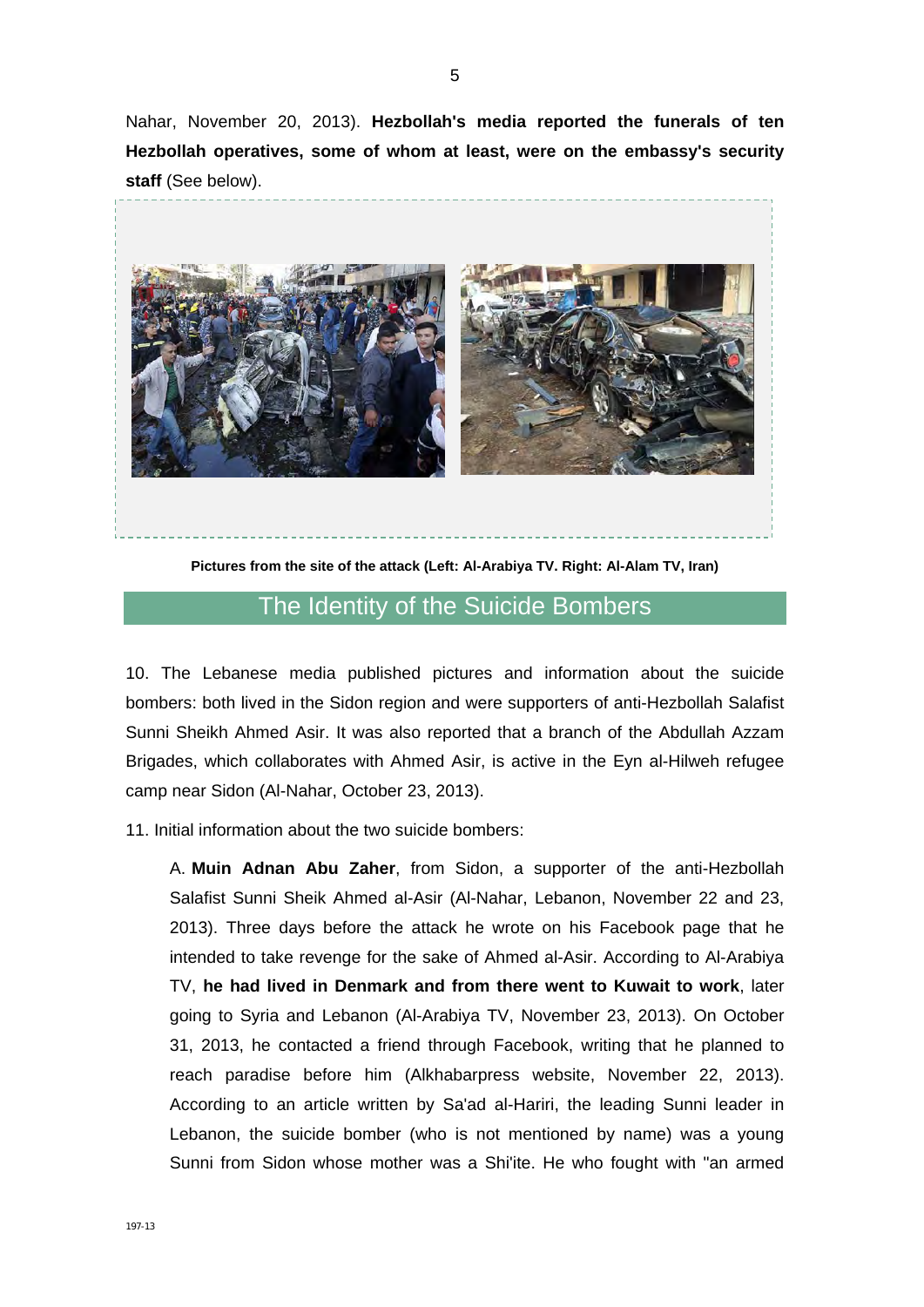group" in Syria, which had sent him to blow himself up in Lebanon (Al-Mustaqbal, November 24, 2013). According to Al-Nahar (November 25, 2013, he entered Lebanon from Syria at the Al-Masnaa' crossing with Lebanese identity papers.



B. Adnan Musa al-Muhammad, of Palestinian origin,<sup>4</sup> whose family lives in the village of Bissarye', south of Sidon. He worked as a mechanic. He reportedly had psychological problems (Al-Jadeed TV, November 24, 2013). For the past year he lived in Al-A'aqabia. He had been detained by Lebanese army intelligence. He had cut off relations with his family during the past year (Jibshit website, November 23, 2013). His mother condemned the attack, saying that "the religion of Muhammad does not call for suicide bombings." She said he had not known her son worshipped at the Bilal bin Rabah mosque in Eyn al-Hilweh [the mosque of Sheikh Ahmed al-Asir) or that he had belonged to al-Asir's network (Bint Jbeil website, November 23, 2013).

-

 $4$  On November 24, 2013, the Palestinian Authority (PA) condemned the attack against the Iranian embassy, saying that the participation of a Palestinian "in a criminal act" was an individual attack serving only the enemies of the Palestinian cause. The PA expressed its condolences to the families of the victims and said it stood side-by-side with Lebanon (Wafa News Agency, November 24, 2013).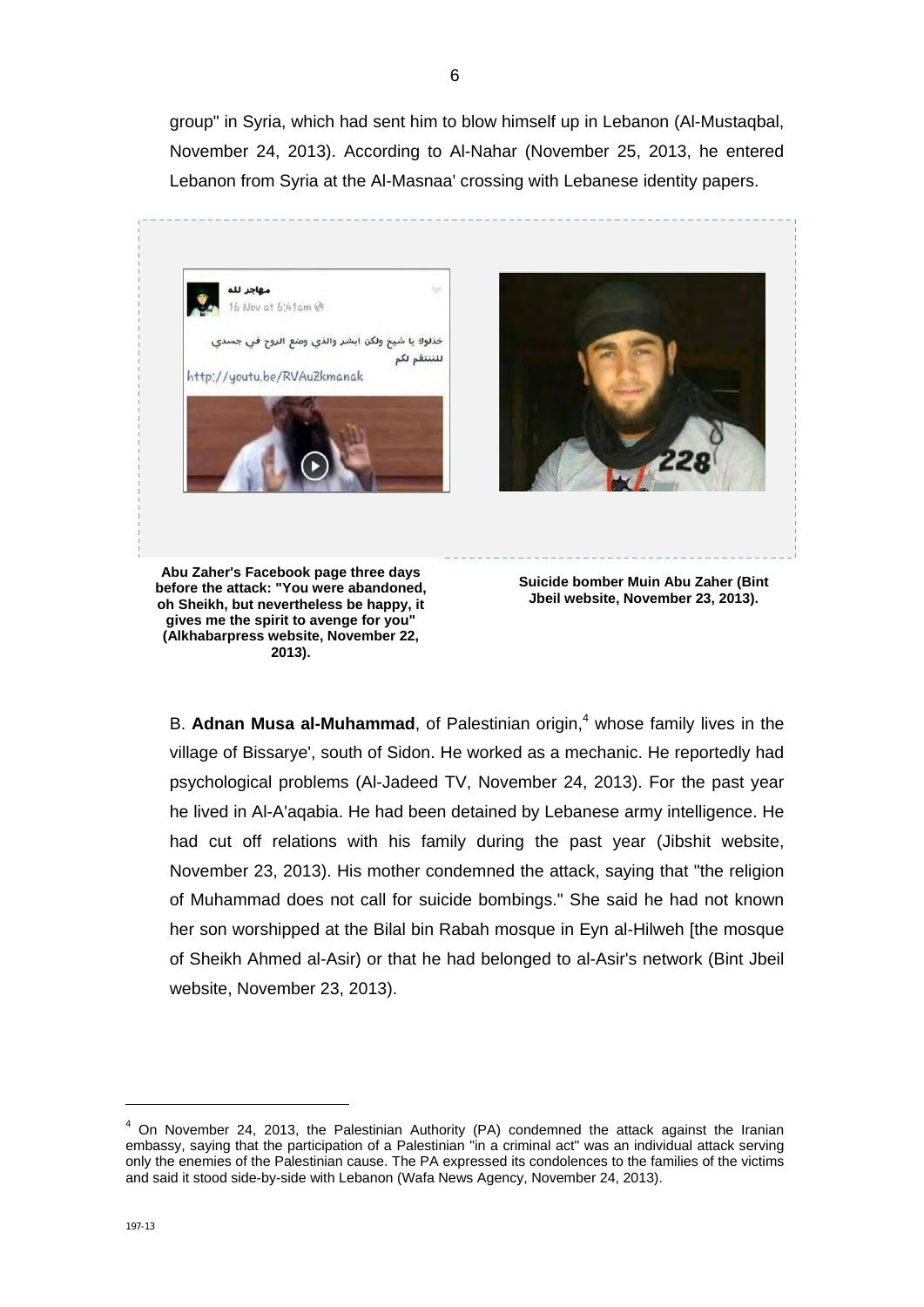

**Left: Suicide bomber Adnan Musa al-Muhammad (Bint Jbeil website, November 23, 2013). Right: Adnan Musa al-Muhammad in military uniform (Bint Jbeil website, November 24, 2013).** 

# Hezbollah Operatives Killed in the Attack

12. After the attack ten funerals were held in south Beirut for Hezbollah operatives who had reportedly been killed. In our assessment, **at least some of them belonged to the Iranian embassy's security staff**. One of them, **Radwan Muhammad Fares**, was in charge of security for the embassy (See picture). Another, **Ahmed Zaraqat**, was reportedly an embassy guard. The funerals of the Hezbollah operatives held on November 20 and 22, 2013, were massively attended. On November 20 the Iranian ambassador to Lebanon was present at a funeral (Al-Ahed, November 20 and 22; Bint Jbeil website, November 20, 2013).<sup>5</sup>

-

<sup>&</sup>lt;sup>5</sup> In addition to ten operatives in the attack in Beirut, Hezbollah also recently had losses in Syria. On November 20, 2013, the Lebanon 24 website, quoting "Lebanese sources" reported that an estimated ten Hezbollah operatives had been killed in the area around Damascus during the previous days, and that the organization would bury them in their places of residence in the Beqa'a Valley and south Lebanon.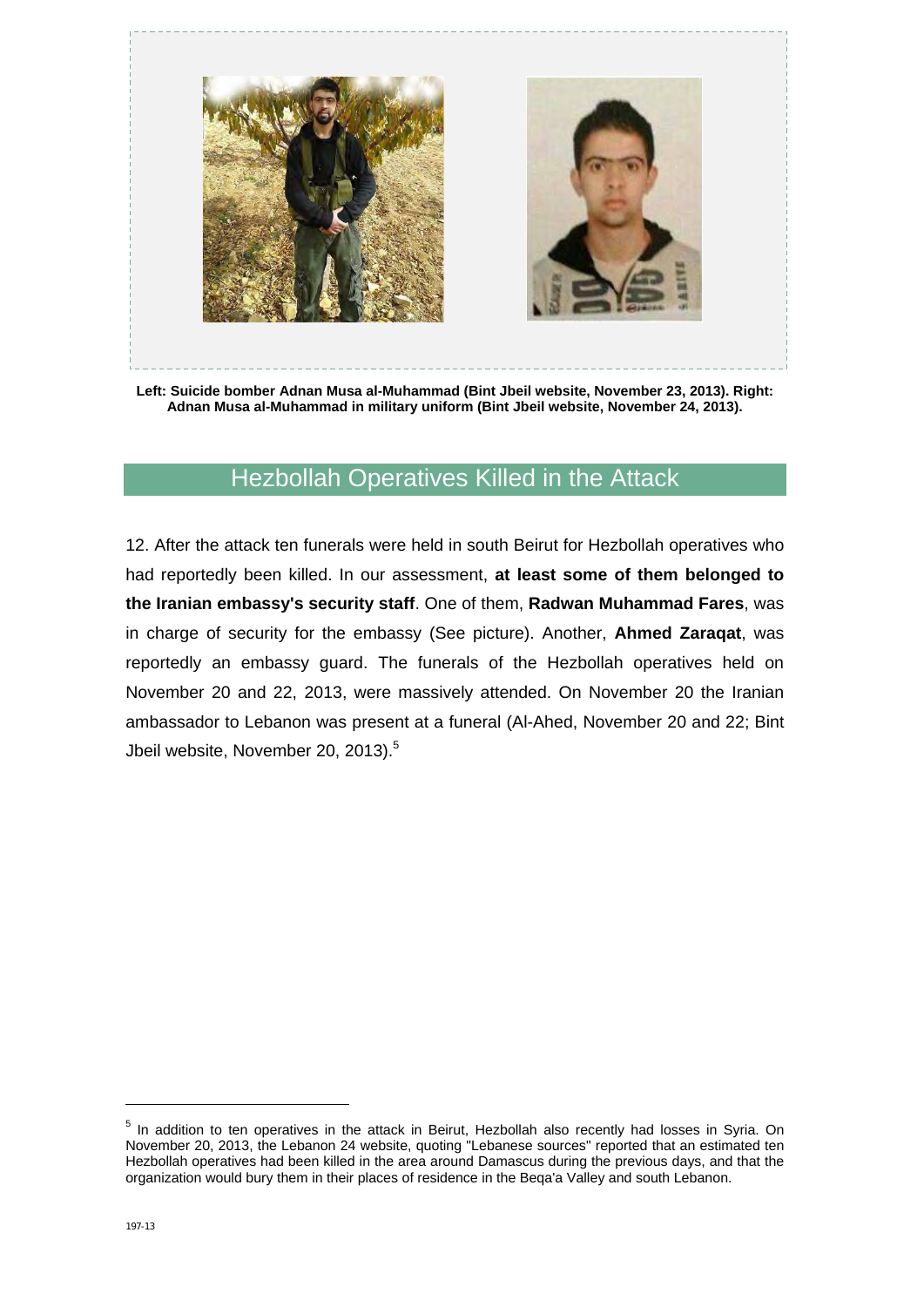

**Left: The funeral of three Hezbollah operatives: Afif Ahmed Hamada, Ibrahim Abd al-Latif Farhat and Mahmoud Afif Hamdan (Al-Ahed, November 22, 2013). Right: The Iranian ambassador to Lebanon, Ghadanfar Rokon Abadi attends the funeral of Hezbollah operatives (Al-Alam TV, November 22, 2013)** 





**Haj Radwan Fares from Meis al-Jabal in south Lebanon, in charge of security at the Iranian embassy in Beirut; veteran Hezbollah operative (Jibshit website, November 20, 2013).** 

**Ahmed Zaraqat from the town of Markaba in south Lebanon, one of the security guards at the Iranian embassy in Beirut (Jibshit website, November 20, 2013).** 

# Claiming Responsibility

13. The Lebanese Sunni Sheikh **Siraj al-Din Zariqat**, affiliated with the **Abdullah Azzam Brigades**, Tweeted on November 19, 2013, claiming that **the Abdullah Azzam Brigades were behind the attack on the Iranian embassy in Beirut**. He said that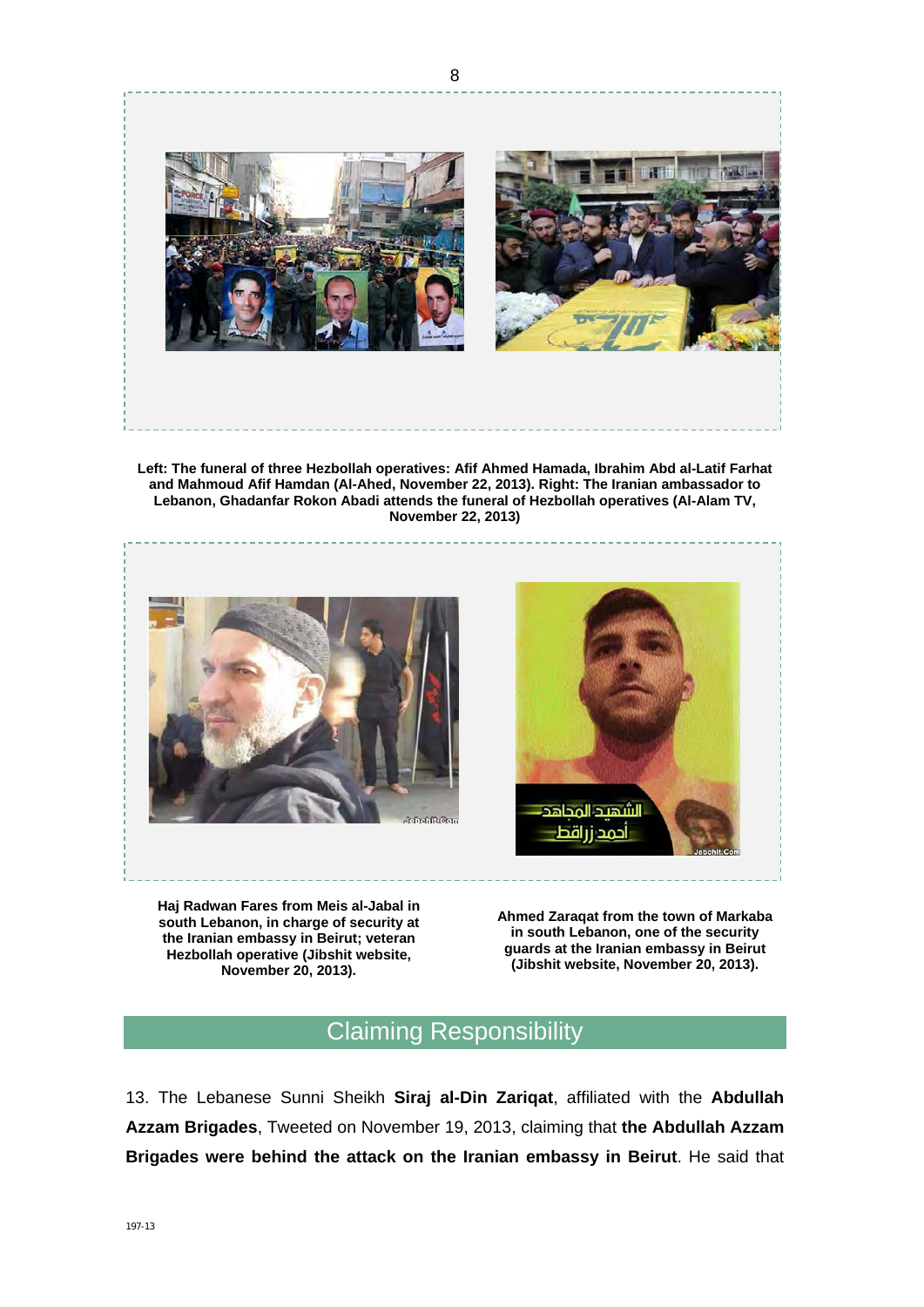two Sunni shaheeds [i.e., two suicide bombers] had been killed. He said that attacks would continue in Lebanon **until two demands had been met: the withdrawal of Hezbollah ("the Iranian camp") from Syria, and the release of Abdullah Azzam Brigades prisoners held in Lebanese jails**. **It was Sheikh Siraj al-Din Zariqat who reported on August 22, 2013, that the Abdullah Azzam Brigades were behind the launching of four rockets that targeted Haifa and other "strategic areas" in Israel**. Al-Akhbar, a Lebanese newspaper affiliated with Hezbollah, reported that Sheikh Zariqat had been in Syria for more than year and that his announcements were issued from there (Al-Akhbar, November 20, 2013).



**Sheikh Siraj al-Din Zariqat. To the right is the Abdullah Azzam Brigades logo (Alplatformmedia.com website)** 



**One of the rockets fired at Israel claimed by the Abdullah Azzam Brigades (Ansari.info website)**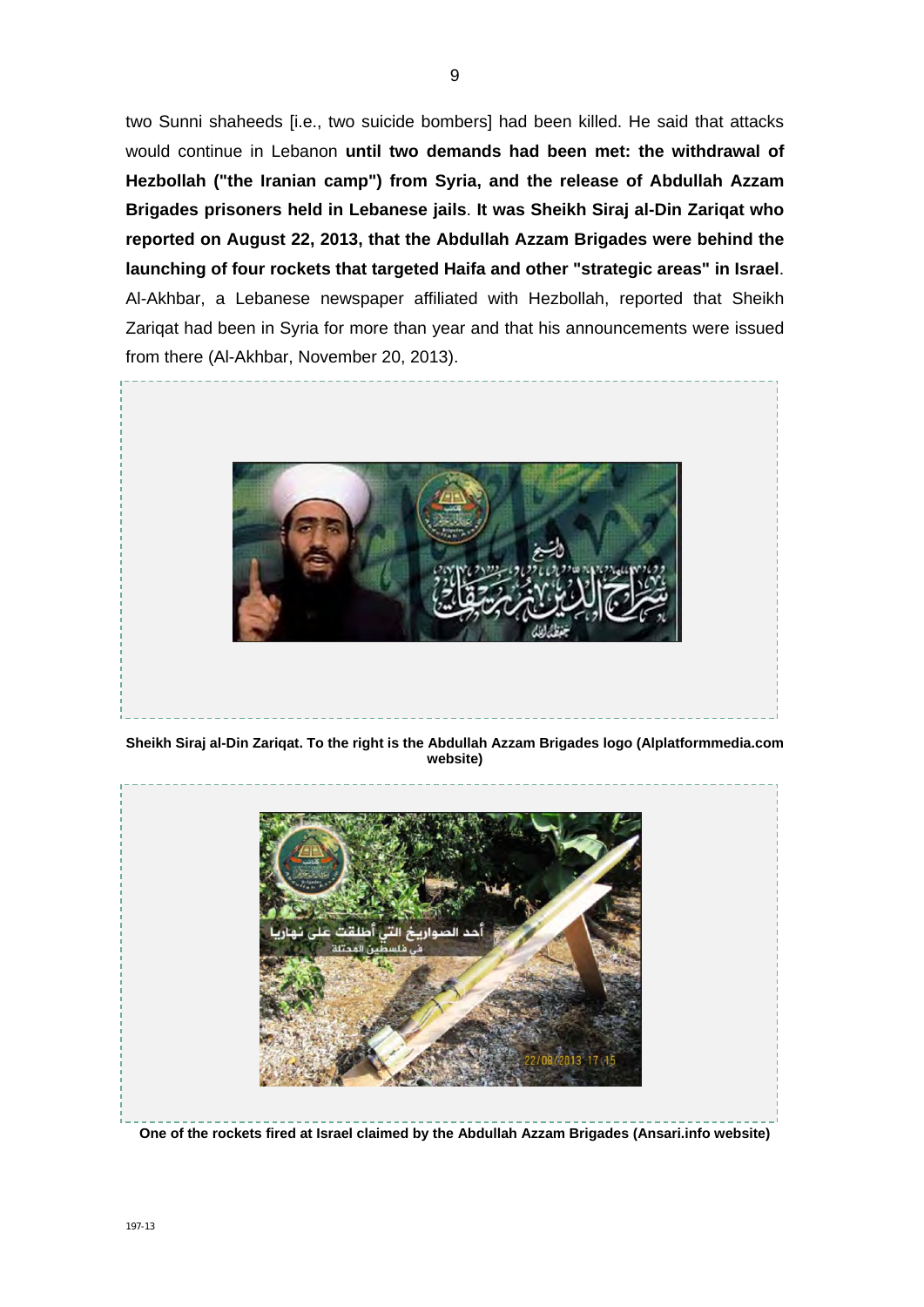### Iranian and Hezbollah Reactions to the Attack

14. Iran's immediate reaction to the attack was to blame Israel. The Iranian ambassador, interviewed by Hezbollah-affiliated Al-Mayadeen TV on November 19, 2013, said that "the Zionist entity and its agents were behind the terrorist attack." On another occasion he said that "everyone" knew that the Zionist enemy supported the terrorist groups in Syria, Iraq and recently, in Lebanon (Fars News Agency quoting an interview with the Iranian ambassador with Al-Nashra TV, November 24, 2013).

15. Hezbollah later joined the Iranian ambassador in blaming Israel, **but senior Hezbollah figures also accused Al-Qaeda, described as a tool in Israeli hands**. Interviewed by a Lebanese radio station, Sheikh **Naim Qassam**, deputy secretarygeneral of Hezbollah, said that "these are the criminal hands of the *takfirs* [i.e. Al-Qaeda<sup>6</sup>] and Israel, which enjoy Lebanese instability [are responsible for the attack]" (Inn.co.il website, November 21, 2013). During a ceremony held in the Lebanese village of Jibshit, **Muhammad Ra'ed**, head of the Hezbollah faction in the Lebanese parliament, said that the attack in Beirut was "an Israeli message sent by means of *takfir* [organizations]." He said its objective was not only to destroy the embassy building, but also to destabilize Lebanon and destroy its national unity (Al-Nasra, Lebanon, November 23, 2013). **Nabil Qauq**, deputy chairman of Hezbollah's executive council, said that the attack showed "how serious the terrorist Israeli *takfir* threat was to Lebanon" (Lebanese News Agency, November 24, 2013).

16. **"[Anonymous] high-ranking sources in Hezbollah" related to the significance of the attack and to possible responses**. The sources, interviewed by the Lebanese daily Al-Joumhouria (November 20, 2013), said that "we have entered a new, very dangerous phase, **the phase of suicide bombers**." **They added that they were taking extraordinary measures because as far as they were concerned, everything had changed**. **They said they were concerned about additional suicide bombing attacks targeting facilities or Shi'ite population concentrations, "like what is happening in Iraq."** They also said that Hezbollah was making a serious security effort to prevent car bombs from entering [Shi'ite population concentrations], but "it is hard to cope with suicide bombing attacks." On November 20, 2013, Al-Joumhouria reported that the Hezbollah leadership had held high-level security consultations, where it had been recommended that **the organization's offices,** 

1

<sup>6</sup> Hezbollah calls groups affiliated with Al-Qaeda "*takfir* groups," i.e., groups which declare a Muslim individual or group to be infidel because they do not adopt radical Islam (which gives them legitimacy to attack the individual or group).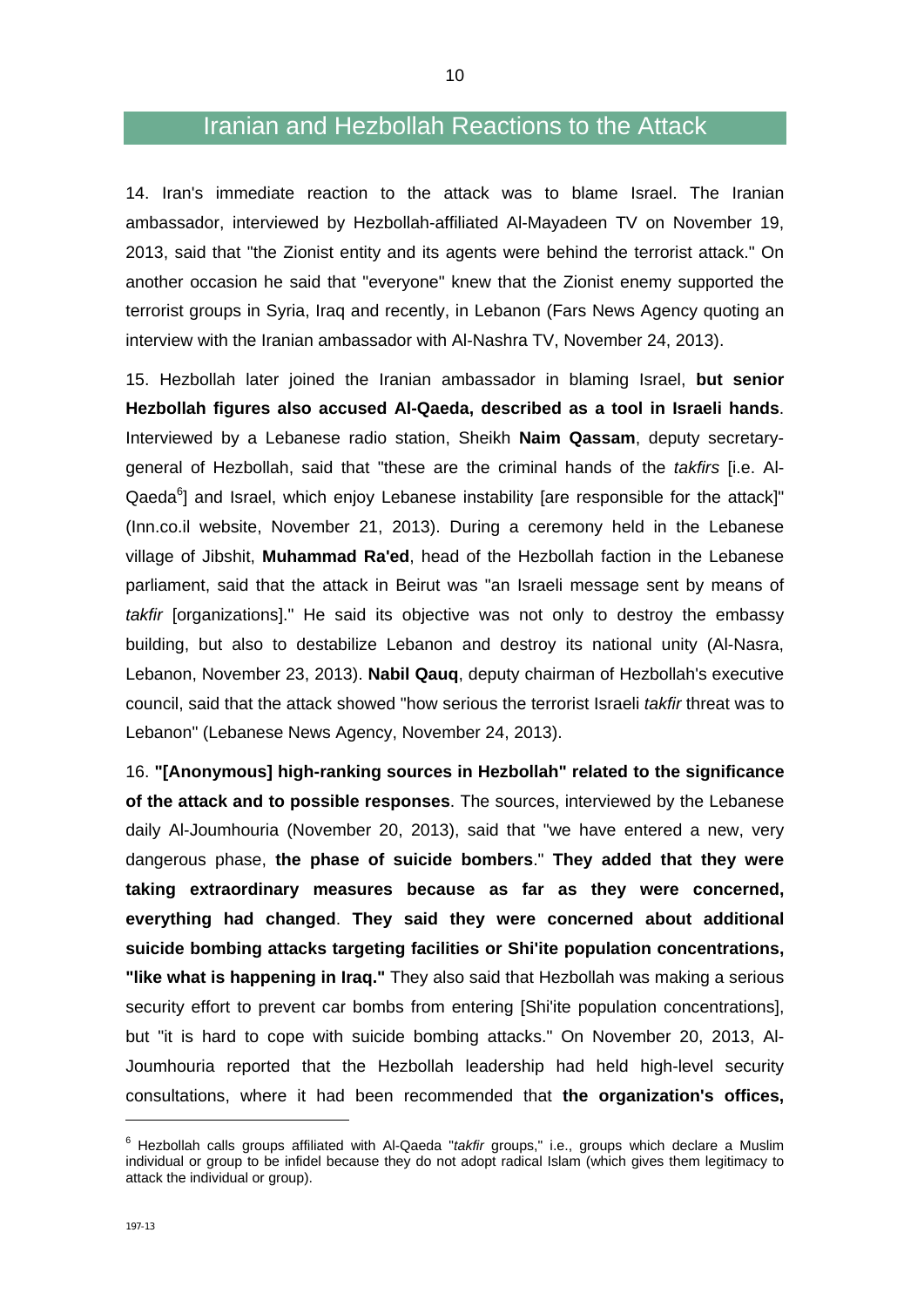**houses and headquarters** "take exceptional measures" to protect themselves from suicide bombing attacks.

# Threatening Saudi Arabia

17. Two days after the attack the Saudi Arabian embassy in Lebanon called on Saudi citizens to leave Lebanon and take security precautions (AP, November 21, 2013). The call came after **items appeared in the Lebanese media and social networks baselessly accusing Saudi Arabia of involvement in the attack**. One of them was an aerial photograph of the Saudi Arabian embassy labeled "Saudi embassy in Lebanon, only serious [people] need apply" (Al-Quds Al-Arabi, November 21, 2013).

18. Particularly threatening was a **column entitled "A gift from the [Saudi Arabian] kingdom to Iran," by Ibrahim al-Amin, editor of the Hezbollah-affiliated Lebanese daily newspaper Al-Akhbar**. It accused Saudi Arabia of responsibility for the terrorist attack in Lebanon (Al-Akhbar, November 20, 2013). According to the column, "no one expected the kingdom of oppression [i.e., Saudi Arabia] would rush to move the battle to a new stage, **including an attempt to copy Iraqi suicide bombing attacks in Lebanon**." It also stated that the fighting in Syria would not be influenced by suicide bombing attacks in Lebanon, and hinted that the campaign might be extended to other countries in the Saudi camp, such as Yemen and Bahrain. It added that Hezbollah, along with the Lebanese security services, had prevented many terrorist attacks in Lebanon but beginning a series of suicide bombing attacks would force them to "**take preemptive deterrent actions**." The column ended by saying that "the global front to destroy the Arab East" [i.e., Saudi Arabia and its allies] had decided to enter into a war of blood against Iran and that **what could be expected were "additional waves of insanity in the form of red royal [Saudi] gifts**." However, Iran had its own methods and its own deterrent capabilities, and could cope with the attacks, it said.

# Previous Attacks against Hezbollah and Shi'ite Population **Concentrations**

19. The attack on the Iranian embassy was **a peak in the wave of varied attacks carried out in Lebanon in recent months** targeting Hezbollah and Shi'ite population concentrations. In our assessment some of them were carried out by Salafist Sunni networks in Lebanon, and some by the Abdullah Azzam Brigades and other organizations affiliated with the global jihad. **So far Hezbollah has failed to curb the attacks, which illustrate how the Syrian civil war has trickled into Lebanon, and**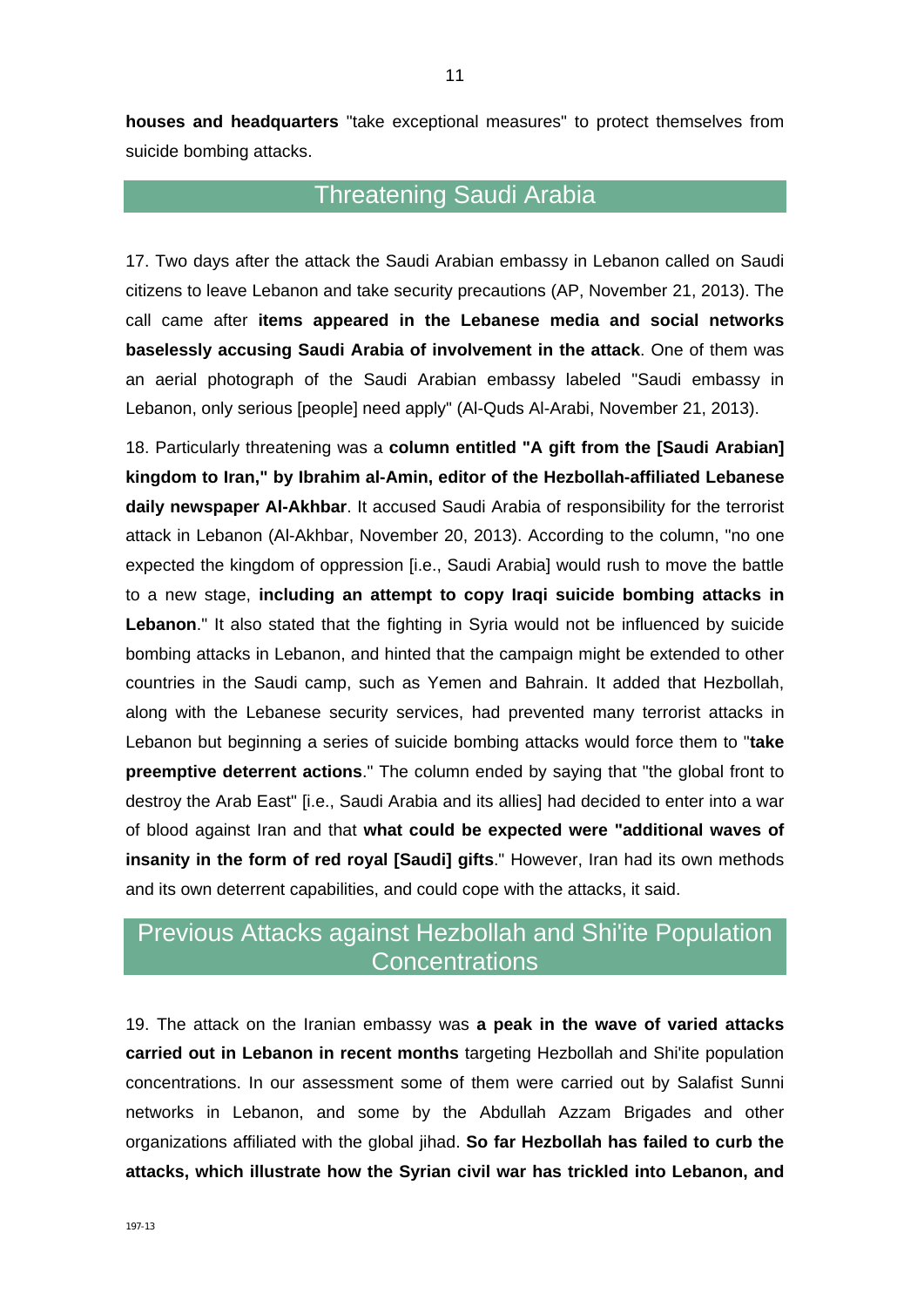**how its Shi'ite-Sunni confrontation has entered the Lebanese arena**. The attack on the Iranian embassy may indicate a worsening in the confrontation in the Lebanese arena and possibly elsewhere as well.

20. There were two serious car bomb attacks in the southern suburb of Beirut, which is a Hezbollah stronghold.

A. On **July 9, 2013**, a car bomb exploded in a parking lot the Bir al-Abd neighborhood in the southern suburb of Beirut, killing a number of people and wounding several hundred. No organization claimed responsibility for the attack.



**The car bomb that exploded in the Bir al-Abed network (Al-Arabiya TV, July 9, 2013).** 

B. On **August 15, 2013**, a car bomb exploded in the southern suburb of Beirut between the Bir al-Abed and Al-Rawis neighborhoods, killing 25 people and wounding hundreds. No organization claimed responsibility for the attack.

21. In Lebanon in general and within the ranks of Hezbollah in particular, there is a fear that **the wave of attacks initiated by organizations affiliated with Al-Qaeda will continue**. The Lebanese media reported that on November 22, 2013, the Lebanese army identified a car bomb in the northern part of the Beqa'a Valley, which is controlled by Hezbollah. According to media reports, the vehicle was identified by Lebanese army soldiers (according to a different account, by Hezbollah) as it was en route from Syria to Lebanon (in the region of Arsal). As the soldiers chased the car its passengers opened fire on them. After an exchange of fire, **the vehicle was captured and found to be carrying between 400 and 500 kilograms of TNT, or between 880 and 1100**